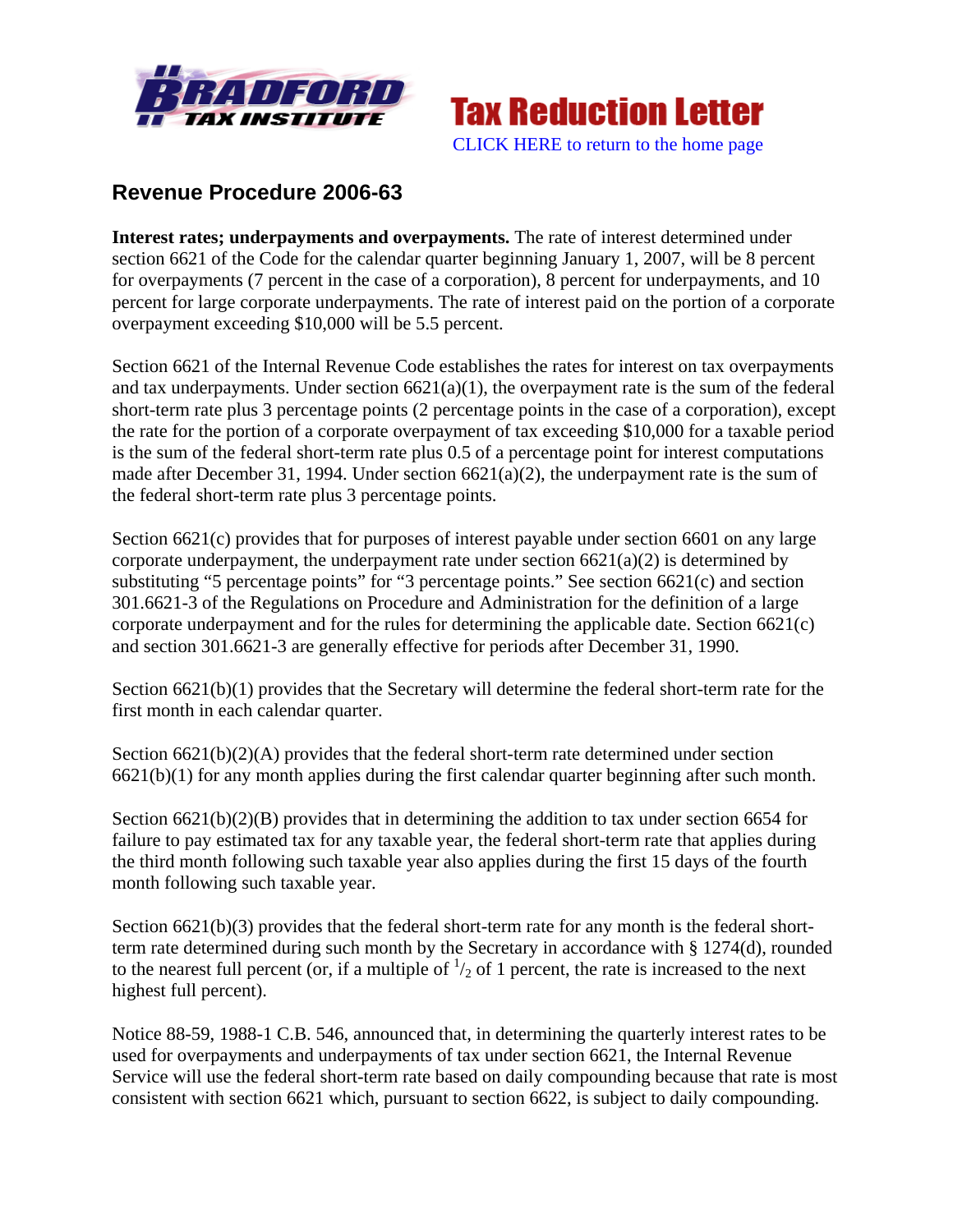Rounded to the nearest full percent, the federal short-term rate based on daily compounding determined during the month of October 2006 is 5 percent. Accordingly, an overpayment rate of 8 percent (7 percent in the case of a corporation) and an underpayment rate of 8 percent are established for the calendar quarter beginning January 1, 2007. The overpayment rate for the portion of a corporate overpayment exceeding \$10,000 for the calendar quarter beginning January 1, 2007, is 5.5 percent. The underpayment rate for large corporate underpayments for the calendar quarter beginning January 1, 2007, is 10 percent. These rates apply to amounts bearing interest during that calendar quarter.

The 8 percent rate also applies to estimated tax underpayments for the first calendar quarter in 2007 and for the first 15 days in April 2007.

Interest factors for daily compound interest for annual rates of 5.5 percent, 7 percent, 8 percent, and 10 percent are published in Tables 16, 19, 21, and 25 of Rev. Proc. 95-17, 1995-1 C.B. 556, 570, 573, 575, and 579.

Annual interest rates to be compounded daily pursuant to section 6622 that apply for prior periods are set forth in the tables accompanying this revenue ruling.

## **DRAFTING INFORMATION**

The principal author of this revenue ruling is Crystal Foster of the Office of Associate Chief Counsel (Procedure & Administration). For further information regarding this revenue ruling, contact Ms. Foster at (202) 622-7198 (not a toll-free call).

| <b>TABLE OF INTEREST RATES</b><br>PERIODS BEFORE JUL. 1, 1975 - PERIODS ENDING DEC. 31, 1986             |     |                   |  |  |  |  |
|----------------------------------------------------------------------------------------------------------|-----|-------------------|--|--|--|--|
| <b>OVERPAYMENTS AND UNDERPAYMENTS</b><br>In 1995-1 C.B. DAILY RATE TABLE<br><b>PERIOD</b><br><b>RATE</b> |     |                   |  |  |  |  |
| Before Jul. 1, 1975                                                                                      | 6%  | Table 2, pg.557   |  |  |  |  |
| Jul. 1, 1975-Jan. 31, 1976                                                                               | 9%  | Table 4, pg.559   |  |  |  |  |
| Feb. 1, 1976-Jan. 31, 1978                                                                               | 7%  | Table 3, pg.558   |  |  |  |  |
| Feb. 1, 1978-Jan. 31, 1980                                                                               | 6%  | Table 2, pg.557   |  |  |  |  |
| Feb. 1, 1980-Jan. 31, 1982                                                                               | 12% | Table 5, pg.560   |  |  |  |  |
| Feb. 1, 1982—Dec. 31, 1982                                                                               | 20% | Table 6, pg.560   |  |  |  |  |
| Jan. 1, 1983-Jun. 30, 1983                                                                               | 16% | Table 37, pg. 591 |  |  |  |  |
| Jul. 1, 1983-Dec. 31, 1983                                                                               | 11% | Table 27, pg. 581 |  |  |  |  |
| Jan. 1, 1984—Jun. 30, 1984                                                                               | 11% | Table 75, pg. 629 |  |  |  |  |
| Jul. 1, 1984—Dec. 31, 1984                                                                               | 11% | Table 75, pg. 629 |  |  |  |  |
| Jan. 1, 1985—Jun. 30, 1985                                                                               | 13% | Table 31, pg. 585 |  |  |  |  |
| Jul. 1, 1985—Dec. 31, 1985                                                                               | 11% | Table 27, pg. 581 |  |  |  |  |
| Jan. 1, 1986—Jun. 30, 1986                                                                               | 10% | Table 25, pg. 579 |  |  |  |  |
| Jul. 1, 1986—Dec. 31, 1986                                                                               | 9%  | Table 23, pg. 577 |  |  |  |  |
| <b>TABLE OF INTEREST RATES</b>                                                                           |     |                   |  |  |  |  |

**FROM JAN. 1, 1987 — DEC. 31, 1998** 

| <b>OVERPAYMENTS</b><br>1995-1 C.B. |    |     | <b>UNDERPAYMENTS</b><br>1995-1 C.B. |    |     |
|------------------------------------|----|-----|-------------------------------------|----|-----|
|                                    |    |     |                                     |    |     |
| 8%                                 | 21 | 575 | 9%                                  | 23 | 577 |
| 8%                                 | 21 | 575 | 9%                                  | 23 | 577 |
| 8%                                 | 21 | 575 | 9%                                  | 23 | 577 |
| 9%                                 | 23 | 577 | 10%                                 | 25 | 579 |
| 10%                                | 73 | 627 | 11%                                 | 75 | 629 |
|                                    |    |     |                                     |    |     |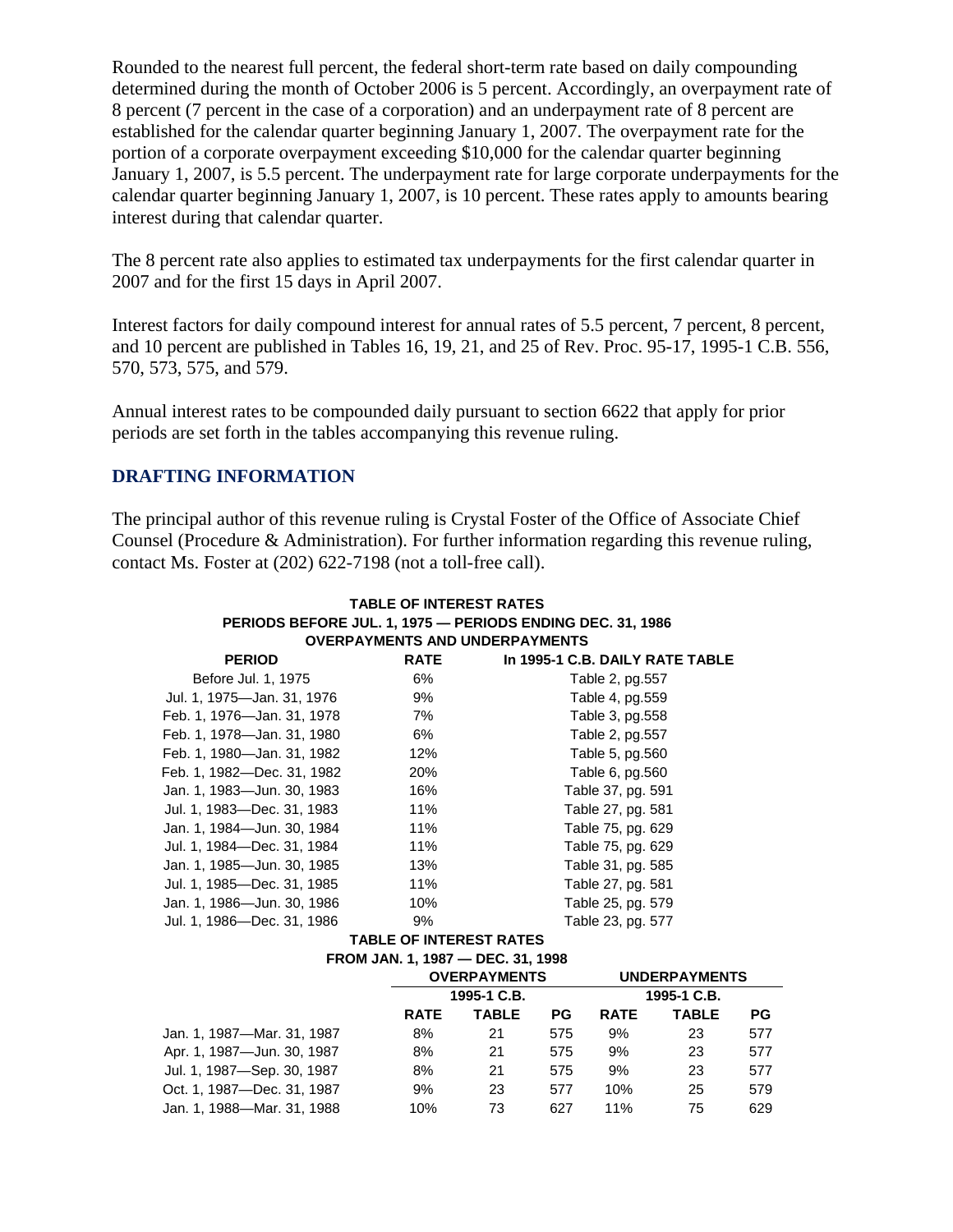## **TABLE OF INTEREST RATES PERIODS BEFORE JUL. 1, 1975 — PERIODS ENDING DEC. 31, 1986 OVERPAYMENTS AND UNDERPAYMENTS**

| <b>PERIOD</b>              | <b>RATE</b> |    |     |     | In 1995-1 C.B. DAILY RATE TABLE |     |
|----------------------------|-------------|----|-----|-----|---------------------------------|-----|
| Apr. 1, 1988-Jun. 30, 1988 | 9%          | 71 | 625 | 10% | 73                              | 627 |
| Jul. 1, 1988-Sep. 30, 1988 | 9%          | 71 | 625 | 10% | 73                              | 627 |
| Oct. 1, 1988-Dec. 31, 1988 | 10%         | 73 | 627 | 11% | 75                              | 629 |
| Jan. 1, 1989-Mar. 31, 1989 | 10%         | 25 | 579 | 11% | 27                              | 581 |
| Apr. 1, 1989-Jun. 30, 1989 | 11%         | 27 | 581 | 12% | 29                              | 583 |
| Jul. 1, 1989-Sep. 30, 1989 | 11%         | 27 | 581 | 12% | 29                              | 583 |
| Oct. 1, 1989-Dec. 31, 1989 | 10%         | 25 | 579 | 11% | 27                              | 581 |
| Jan. 1, 1990-Mar. 31, 1990 | 10%         | 25 | 579 | 11% | 27                              | 581 |
| Apr. 1, 1990-Jun. 30, 1990 | 10%         | 25 | 579 | 11% | 27                              | 581 |
| Jul. 1, 1990-Sep. 30, 1990 | 10%         | 25 | 579 | 11% | 27                              | 581 |
| Oct. 1, 1990-Dec. 31, 1990 | 10%         | 25 | 579 | 11% | 27                              | 581 |
| Jan. 1, 1991-Mar. 31, 1991 | 10%         | 25 | 579 | 11% | 27                              | 581 |
| Apr. 1, 1991-Jun. 30, 1991 | 9%          | 23 | 577 | 10% | 25                              | 579 |
| Jul. 1, 1991-Sep. 30, 1991 | 9%          | 23 | 577 | 10% | 25                              | 579 |
| Oct. 1, 1991-Dec. 31, 1991 | 9%          | 23 | 577 | 10% | 25                              | 579 |
| Jan. 1, 1992-Mar. 31, 1992 | 8%          | 69 | 623 | 9%  | 71                              | 625 |
| Apr. 1, 1992-Jun. 30, 1992 | 7%          | 67 | 621 | 8%  | 69                              | 623 |
| Jul. 1, 1992-Sep. 30, 1992 | 7%          | 67 | 621 | 8%  | 69                              | 623 |
| Oct. 1, 1992-Dec. 31, 1992 | 6%          | 65 | 619 | 7%  | 67                              | 621 |
| Jan. 1, 1993-Mar. 31, 1993 | 6%          | 17 | 571 | 7%  | 19                              | 573 |
| Apr. 1, 1993-Jun. 30, 1993 | 6%          | 17 | 571 | 7%  | 19                              | 573 |
| Jul. 1, 1993-Sep. 30, 1993 | 6%          | 17 | 571 | 7%  | 19                              | 573 |
| Oct. 1, 1993-Dec. 31, 1993 | 6%          | 17 | 571 | 7%  | 19                              | 573 |
| Jan. 1, 1994-Mar. 31, 1994 | 6%          | 17 | 571 | 7%  | 19                              | 573 |
| Apr. 1, 1994-Jun. 30, 1994 | 6%          | 17 | 571 | 7%  | 19                              | 573 |
| Jul. 1, 1994-Sep. 30, 1994 | 7%          | 19 | 573 | 8%  | 21                              | 575 |
| Oct. 1, 1994-Dec. 31, 1994 | 8%          | 21 | 575 | 9%  | 23                              | 577 |
| Jan. 1, 1995-Mar. 31, 1995 | 8%          | 21 | 575 | 9%  | 23                              | 577 |
| Apr. 1, 1995-Jun. 30, 1995 | $9%$        | 23 | 577 | 10% | 25                              | 579 |
| Jul. 1, 1995-Sep. 30, 1995 | 8%          | 21 | 575 | 9%  | 23                              | 577 |
| Oct. 1, 1995-Dec. 31, 1995 | 8%          | 21 | 575 | 9%  | 23                              | 577 |
| Jan. 1, 1996-Mar. 31, 1996 | 8%          | 69 | 623 | 9%  | 71                              | 625 |
| Apr. 1, 1996-Jun. 30, 1996 | 7%          | 67 | 621 | 8%  | 69                              | 623 |
| Jul. 1, 1996-Sep. 30, 1996 | 8%          | 69 | 623 | 9%  | 71                              | 625 |
| Oct. 1, 1996-Dec. 31, 1996 | 8%          | 69 | 623 | 9%  | 71                              | 625 |
| Jan. 1, 1997-Mar. 31, 1997 | 8%          | 21 | 575 | 9%  | 23                              | 577 |
| Apr. 1, 1997-Jun. 30, 1997 | 8%          | 21 | 575 | 9%  | 23                              | 577 |
| Jul. 1, 1997-Sep. 30, 1997 | 8%          | 21 | 575 | 9%  | 23                              | 577 |
| Oct. 1, 1997-Dec. 31, 1997 | 8%          | 21 | 575 | 9%  | 23                              | 577 |
| Jan. 1, 1998-Mar. 31, 1998 | 8%          | 21 | 575 | 9%  | 23                              | 577 |
| Apr. 1, 1998-Jun. 30, 1998 | 7%          | 19 | 573 | 8%  | 21                              | 575 |
| Jul. 1, 1998-Sep. 30, 1998 | 7%          | 19 | 573 | 8%  | 21                              | 575 |
| Oct. 1, 1998-Dec. 31, 1998 | 7%          | 19 | 573 | 8%  | 21                              | 575 |
|                            |             |    |     |     |                                 |     |

# **TABLE OF INTEREST RATES**

## **FROM JANUARY 1, 1999 — PRESENT**

# **NONCORPORATE OVERPAYMENTS AND UNDERPAYMENTS**

|                            | 1995-1 C.B. |              |           |  |
|----------------------------|-------------|--------------|-----------|--|
|                            | <b>RATE</b> | <b>TABLE</b> | <b>PG</b> |  |
| Jan. 1, 1999—Mar. 31, 1999 | 7%          | 19           | 573       |  |
| Apr. 1, 1999—Jun. 30, 1999 | 8%          | 21           | 575       |  |
| Jul. 1, 1999—Sep. 30, 1999 | 8%          | 21           | 575       |  |
| Oct. 1. 1999—Dec. 31. 1999 | 8%          | 21           | 575       |  |
| Jan. 1, 2000—Mar. 31, 2000 | 8%          | 69           | 623       |  |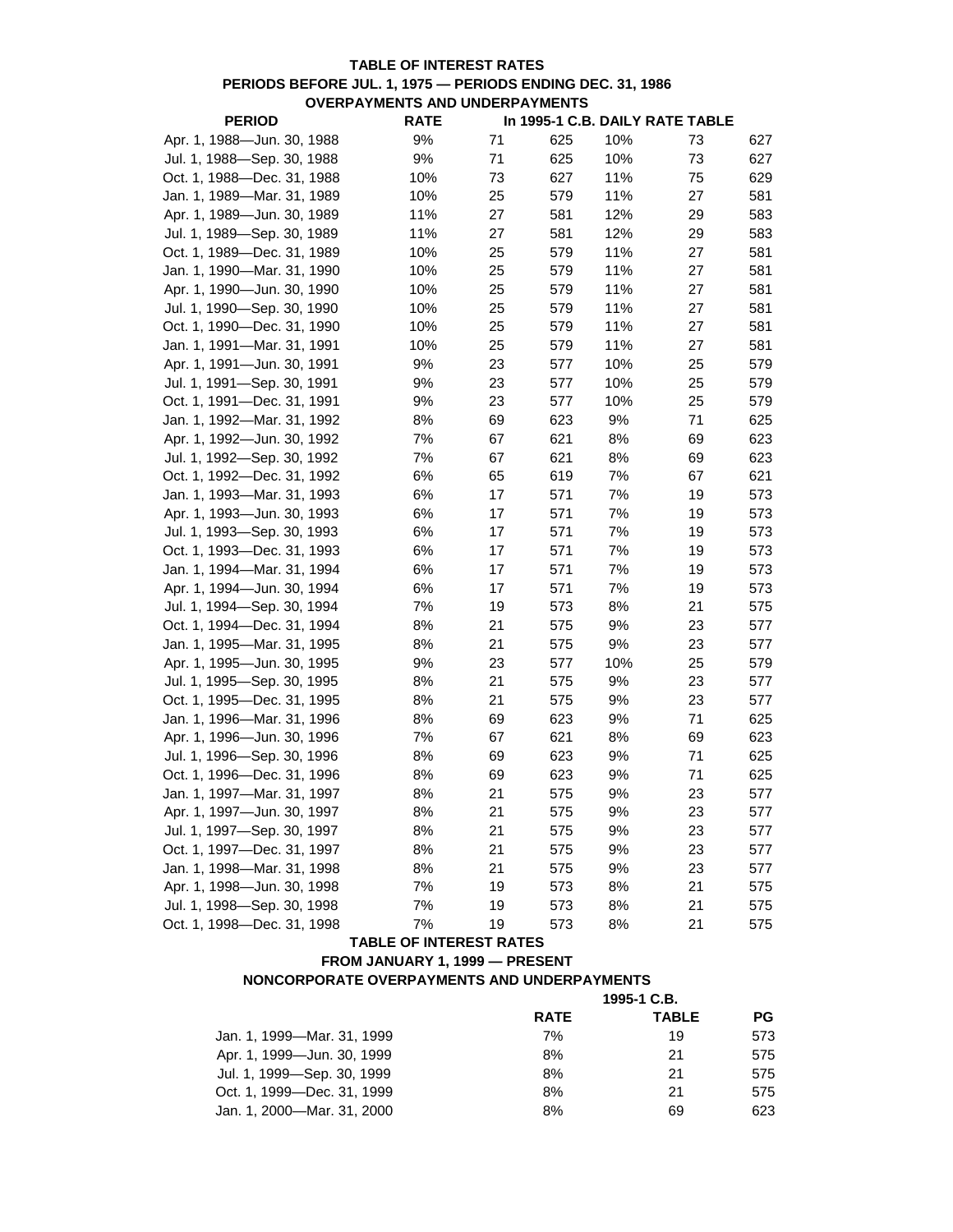## **TABLE OF INTEREST RATES FROM JANUARY 1, 1999 — PRESENT NONCORPORATE OVERPAYMENTS AND UNDERPAYMENTS**

|                            | 1995-1 C.B. |              |     |  |
|----------------------------|-------------|--------------|-----|--|
|                            | <b>RATE</b> | <b>TABLE</b> | PG  |  |
| Apr. 1, 2000-Jun. 30, 2000 | 9%          | 71           | 625 |  |
| Jul. 1, 2000-Sep. 30, 2000 | 9%          | 71           | 625 |  |
| Oct. 1, 2000-Dec. 31, 2000 | 9%          | 71           | 625 |  |
| Jan. 1, 2001-Mar. 31, 2001 | 9%          | 23           | 577 |  |
| Apr. 1, 2001-Jun. 30, 2001 | 8%          | 21           | 575 |  |
| Jul. 1, 2001—Sep. 30, 2001 | 7%          | 19           | 573 |  |
| Oct. 1, 2001-Dec. 31, 2001 | 7%          | 19           | 573 |  |
| Jan. 1, 2002-Mar. 31, 2002 | 6%          | 17           | 571 |  |
| Apr. 1, 2002-Jun. 30, 2002 | 6%          | 17           | 571 |  |
| Jul. 1, 2002-Sep. 30, 2002 | 6%          | 17           | 571 |  |
| Oct. 1, 2002-Dec. 31, 2002 | 6%          | 17           | 571 |  |
| Jan. 1, 2003-Mar. 31, 2003 | 5%          | 15           | 569 |  |
| Apr. 1, 2003-Jun. 30, 2003 | 5%          | 15           | 569 |  |
| Jul. 1, 2003—Sep. 30, 2003 | 5%          | 15           | 569 |  |
| Oct. 1, 2003-Dec. 31, 2003 | 4%          | 13           | 567 |  |
| Jan. 1, 2004-Mar. 31, 2004 | 4%          | 61           | 615 |  |
| Apr. 1, 2004-Jun. 30, 2004 | 5%          | 63           | 617 |  |
| Jul. 1, 2004-Sep. 30, 2004 | 4%          | 61           | 615 |  |
| Oct. 1, 2004-Dec. 31, 2004 | 5%          | 63           | 617 |  |
| Jan. 1, 2005-Mar. 31, 2005 | 5%          | 15           | 569 |  |
| Apr. 1, 2005-Jun. 30, 2005 | 6%          | 17           | 571 |  |
| Jul. 1, 2005-Sep. 30, 2005 | 6%          | 17           | 571 |  |
| Oct. 1, 2005—Dec. 31, 2005 | 7%          | 19           | 573 |  |
| Jan. 1, 2006-Mar. 31, 2006 | 7%          | 19           | 573 |  |
| Apr. 1, 2006-Jun. 30, 2006 | 7%          | 19           | 573 |  |
| Jul. 1, 2006—Sep. 30, 2006 | 8%          | 21           | 575 |  |
| Oct. 1, 2006-Dec. 31, 2006 | 8%          | 21           | 575 |  |
| Jan. 1, 2007-Mar. 31, 2007 | 8%          | 21           | 575 |  |

#### **TABLE OF INTEREST RATES**

# **FROM JANUARY 1, 1999 — PRESENT CORPORATE OVERPAYMENTS AND UNDERPAYMENTS**

|                            | <b>OVERPAYMENTS</b> |              | <b>UNDERPAYMENTS</b> |             |              |           |  |
|----------------------------|---------------------|--------------|----------------------|-------------|--------------|-----------|--|
|                            |                     | 1995-1 C.B.  |                      |             | 1995-1 C.B.  |           |  |
|                            | <b>RATE</b>         | <b>TABLE</b> | <b>PG</b>            | <b>RATE</b> | <b>TABLE</b> | <b>PG</b> |  |
| Jan. 1, 1999-Mar. 31, 1999 | 6%                  | 17           | 571                  | 7%          | 19           | 573       |  |
| Apr. 1, 1999-Jun. 30, 1999 | 7%                  | 19           | 573                  | 8%          | 21           | 575       |  |
| Jul. 1, 1999-Sep. 30, 1999 | 7%                  | 19           | 573                  | 8%          | 21           | 575       |  |
| Oct. 1, 1999-Dec. 31, 1999 | 7%                  | 19           | 573                  | 8%          | 21           | 575       |  |
| Jan. 1, 2000-Mar. 31, 2000 | 7%                  | 67           | 621                  | 8%          | 69           | 623       |  |
| Apr. 1, 2000-Jun. 30, 2000 | 8%                  | 69           | 623                  | 9%          | 71           | 625       |  |
| Jul. 1, 2000-Sep. 30, 2000 | 8%                  | 69           | 623                  | 9%          | 71           | 625       |  |
| Oct. 1, 2000-Dec. 31, 2000 | 8%                  | 69           | 623                  | 9%          | 71           | 625       |  |
| Jan. 1, 2001—Mar. 31, 2001 | 8%                  | 21           | 575                  | 9%          | 23           | 577       |  |
| Apr. 1, 2001-Jun. 30, 2001 | 7%                  | 19           | 573                  | 8%          | 21           | 575       |  |
| Jul. 1, 2001-Sep. 30, 2001 | 6%                  | 17           | 571                  | 7%          | 19           | 573       |  |
| Oct. 1, 2001-Dec. 31, 2001 | 6%                  | 17           | 571                  | 7%          | 19           | 573       |  |
| Jan. 1, 2002—Mar. 31, 2002 | 5%                  | 15           | 569                  | 6%          | 17           | 571       |  |
| Apr. 1, 2002-Jun. 30, 2002 | 5%                  | 15           | 569                  | 6%          | 17           | 571       |  |
| Jul. 1, 2002-Sep. 30, 2002 | 5%                  | 15           | 569                  | 6%          | 17           | 571       |  |
| Oct. 1, 2002—Dec. 31, 2002 | 5%                  | 15           | 569                  | 6%          | 17           | 571       |  |
| Jan. 1, 2003-Mar. 31, 2003 | 4%                  | 13           | 567                  | 5%          | 15           | 569       |  |
| Apr. 1, 2003-Jun. 30, 2003 | 4%                  | 13           | 567                  | 5%          | 15           | 569       |  |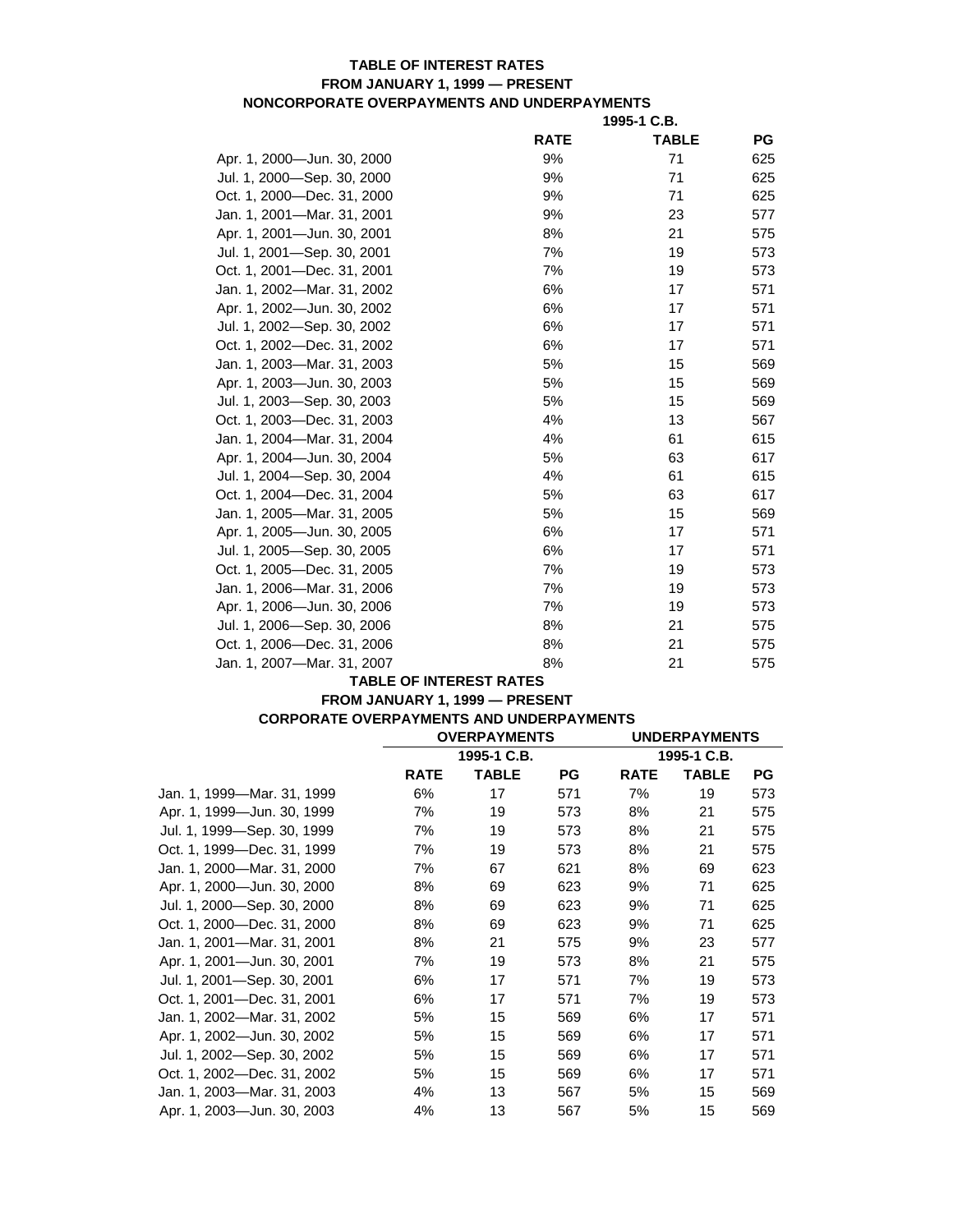## **TABLE OF INTEREST RATES FROM JANUARY 1, 1999 — PRESENT NONCORPORATE OVERPAYMENTS AND UNDERPAYMENTS**

|                            |    |    | 1995-1 C.B. |    |              |     |
|----------------------------|----|----|-------------|----|--------------|-----|
|                            |    |    | <b>RATE</b> |    | <b>TABLE</b> | PG  |
| Jul. 1, 2003—Sep. 30, 2003 | 4% | 13 | 567         | 5% | 15           | 569 |
| Oct. 1. 2003—Dec. 31. 2003 | 3% | 11 | 565         | 4% | 13           | 567 |
| Jan. 1, 2004-Mar. 31, 2004 | 3% | 59 | 613         | 4% | 61           | 615 |
| Apr. 1, 2004-Jun. 30, 2004 | 4% | 61 | 615         | 5% | 63           | 617 |
| Jul. 1, 2004-Sep. 30, 2004 | 3% | 59 | 613         | 4% | 61           | 615 |
| Oct. 1. 2004—Dec. 31. 2004 | 4% | 61 | 615         | 5% | 63           | 617 |
| Jan. 1, 2005-Mar. 31, 2005 | 4% | 13 | 567         | 5% | 15           | 569 |
| Apr. 1, 2005-Jun. 30, 2005 | 5% | 15 | 569         | 6% | 17           | 571 |
| Jul. 1, 2005-Sep. 30, 2005 | 5% | 15 | 569         | 6% | 17           | 571 |
| Oct. 1. 2005—Dec. 31. 2005 | 6% | 17 | 571         | 7% | 19           | 573 |
| Jan. 1, 2006—Mar. 31, 2006 | 6% | 17 | 571         | 7% | 19           | 573 |
| Apr. 1, 2006-Jun. 30, 2006 | 6% | 17 | 571         | 7% | 19           | 573 |
| Jul. 1, 2006-Sep. 30, 2006 | 7% | 19 | 573         | 8% | 21           | 575 |
| Oct. 1. 2006—Dec. 31. 2006 | 7% | 19 | 573         | 8% | 21           | 575 |
| Jan. 1, 2007-Mar. 31, 2007 | 7% | 19 | 573         | 8% | 21           | 575 |

### **TABLE OF INTEREST RATES FOR LARGE CORPORATE UNDERPAYMENTS FROM JANUARY 1, 1991 — PRESENT**

|                            |             | 1995-1 C.B.  |     |
|----------------------------|-------------|--------------|-----|
|                            | <b>RATE</b> | <b>TABLE</b> | PG  |
| Jan. 1, 1991—Mar. 31, 1991 | 13%         | 31           | 585 |
| Apr. 1, 1991-Jun. 30, 1991 | 12%         | 29           | 583 |
| Jul. 1, 1991—Sep. 30, 1991 | 12%         | 29           | 583 |
| Oct. 1, 1991-Dec. 31, 1991 | 12%         | 29           | 583 |
| Jan. 1, 1992—Mar. 31, 1992 | 11%         | 75           | 629 |
| Apr. 1, 1992-Jun. 30, 1992 | 10%         | 73           | 627 |
| Jul. 1, 1992—Sep. 30, 1992 | 10%         | 73           | 627 |
| Oct. 1, 1992-Dec. 31, 1992 | 9%          | 71           | 625 |
| Jan. 1, 1993—Mar. 31, 1993 | 9%          | 23           | 577 |
| Apr. 1, 1993-Jun. 30, 1993 | 9%          | 23           | 577 |
| Jul. 1, 1993—Sep. 30, 1993 | 9%          | 23           | 577 |
| Oct. 1, 1993-Dec. 31, 1993 | 9%          | 23           | 577 |
| Jan. 1, 1994—Mar. 31, 1994 | 9%          | 23           | 577 |
| Apr. 1, 1994-Jun. 30, 1994 | 9%          | 23           | 577 |
| Jul. 1, 1994-Sep. 30, 1994 | 10%         | 25           | 579 |
| Oct. 1, 1994—Dec. 31, 1994 | 11%         | 27           | 581 |
| Jan. 1, 1995-Mar. 31, 1995 | 11%         | 27           | 581 |
| Apr. 1, 1995-Jun. 30, 1995 | 12%         | 29           | 583 |
| Jul. 1, 1995-Sep. 30, 1995 | 11%         | 27           | 581 |
| Oct. 1, 1995—Dec. 31, 1995 | 11%         | 27           | 581 |
| Jan. 1, 1996—Mar. 31, 1996 | 11%         | 75           | 629 |
| Apr. 1, 1996-Jun. 30, 1996 | 10%         | 73           | 627 |
| Jul. 1, 1996—Sep. 30, 1996 | 11%         | 75           | 629 |
| Oct. 1, 1996-Dec. 31, 1996 | 11%         | 75           | 629 |
| Jan. 1, 1997—Mar. 31, 1997 | 11%         | 27           | 581 |
| Apr. 1, 1997-Jun. 30, 1997 | 11%         | 27           | 581 |
| Jul. 1, 1997—Sep. 30, 1997 | 11%         | 27           | 581 |
| Oct. 1, 1997-Dec. 31, 1997 | 11%         | 27           | 581 |
| Jan. 1, 1998—Mar. 31, 1998 | 11%         | 27           | 581 |
| Apr. 1, 1998-Jun. 30, 1998 | 10%         | 25           | 579 |
| Jul. 1, 1998-Sep. 30, 1998 | 10%         | 25           | 579 |
| Oct. 1, 1998-Dec. 31, 1998 | 10%         | 25           | 579 |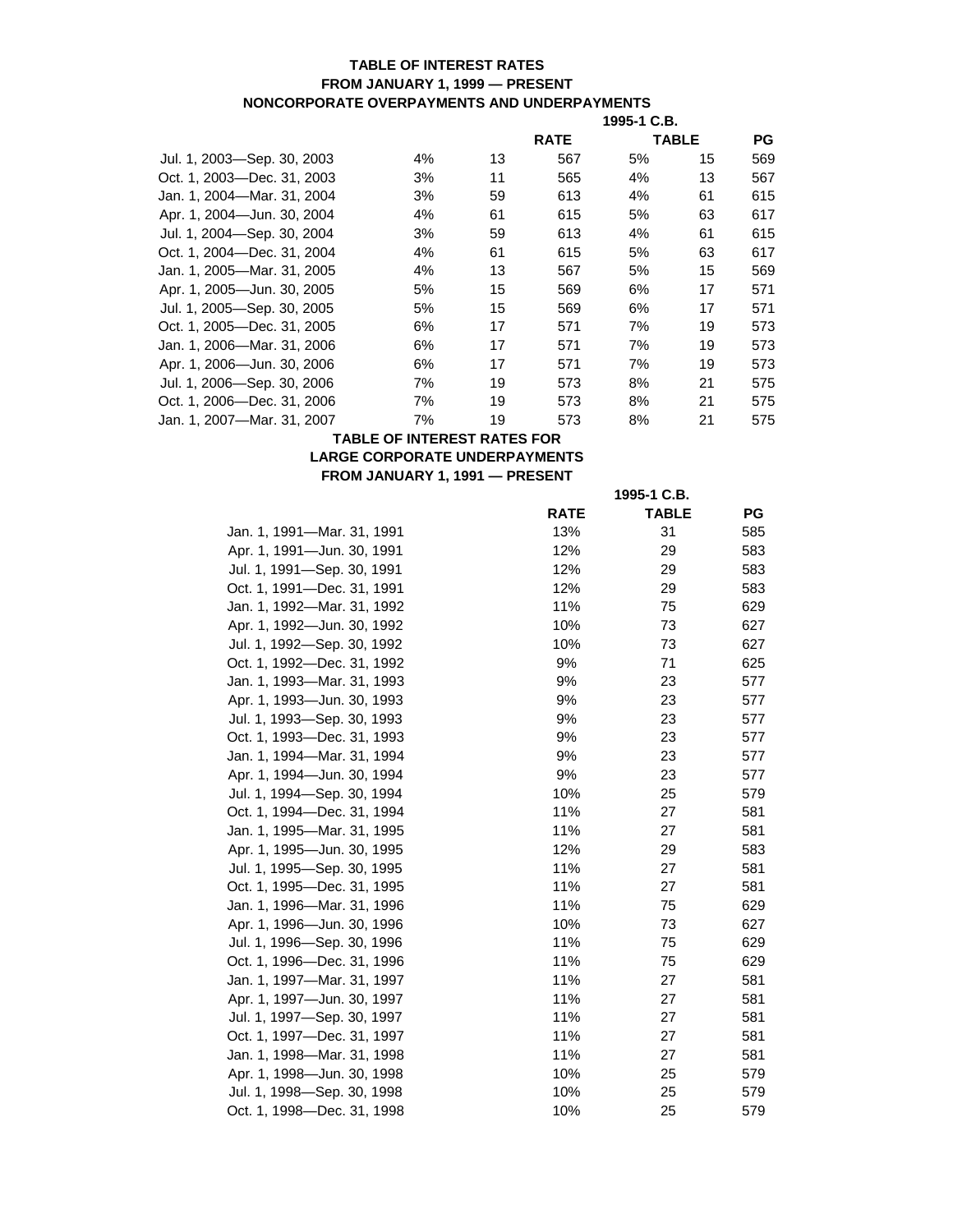### **TABLE OF INTEREST RATES FOR LARGE CORPORATE UNDERPAYMENTS FROM JANUARY 1, 1991 — PRESENT**

|                            |             | 1995-1 C.B.  |           |
|----------------------------|-------------|--------------|-----------|
|                            | <b>RATE</b> | <b>TABLE</b> | <b>PG</b> |
| Jan. 1, 1999—Mar. 31, 1999 | 9%          | 23           | 577       |
| Apr. 1, 1999-Jun. 30, 1999 | 10%         | 25           | 579       |
| Jul. 1, 1999-Sep. 30, 1999 | 10%         | 25           | 579       |
| Oct. 1, 1999-Dec. 31, 1999 | 10%         | 25           | 579       |
| Jan. 1, 2000—Mar. 31, 2000 | 10%         | 73           | 627       |
| Apr. 1, 2000-Jun. 30, 2000 | 11%         | 75           | 629       |
| Jul. 1, 2000-Sep. 30, 2000 | 11%         | 75           | 629       |
| Oct. 1, 2000-Dec. 31, 2000 | 11%         | 75           | 629       |
| Jan. 1, 2001-Mar. 31, 2001 | 11%         | 27           | 581       |
| Apr. 1, 2001-Jun. 30, 2001 | 10%         | 25           | 579       |
| Jul. 1, 2001-Sep. 30, 2001 | 9%          | 23           | 577       |
| Oct. 1, 2001-Dec. 31, 2001 | 9%          | 23           | 577       |
| Jan. 1, 2002-Mar. 31, 2002 | 8%          | 21           | 575       |
| Apr. 1, 2002-Jun. 30, 2002 | 8%          | 21           | 575       |
| Jul. 1, 2002—Sep. 30, 2002 | 8%          | 21           | 575       |
| Oct. 1, 2002—Dec. 30, 2002 | 8%          | 21           | 575       |
| Jan. 1, 2003—Mar. 31, 2003 | 7%          | 19           | 573       |
| Apr. 1, 2003-Jun. 30, 2003 | 7%          | 19           | 573       |
| Jul. 1, 2003-Sep. 30, 2003 | 7%          | 19           | 573       |
| Oct. 1, 2003-Dec. 31, 2003 | 6%          | 17           | 571       |
| Jan. 1, 2004—Mar. 31, 2004 | 6%          | 65           | 619       |
| Apr. 1, 2004-Jun. 30, 2004 | 7%          | 67           | 621       |
| Jul. 1, 2004—Sep. 30, 2004 | 6%          | 65           | 619       |
| Oct. 1, 2004—Dec. 31, 2004 | 7%          | 67           | 621       |
| Jan. 1, 2005-Mar. 31, 2005 | 7%          | 19           | 573       |
| Apr. 1, 2005-Jun. 30, 2005 | 8%          | 21           | 575       |
| Jul. 1, 2005-Sep. 30, 2005 | 8%          | 21           | 575       |
| Oct. 1, 2005-Dec. 31, 2005 | 9%          | 23           | 577       |
| Jan. 1, 2006-Mar. 31, 2006 | 9%          | 23           | 577       |
| Apr. 1, 2006-Jun. 30, 2006 | 9%          | 23           | 577       |
| Jul. 1, 2006-Sep. 30, 2006 | 10%         | 25           | 579       |
| Oct. 1, 2006-Dec. 31, 2006 | 10%         | 25           | 579       |
| Jan. 1, 2007-Mar. 31, 2007 | 10%         | 25           | 579       |

#### **TABLE OF INTEREST RATES FOR CORPORATE**

**OVERPAYMENTS EXCEEDING \$10,000** 

|                            | 1995-1 C.B. |              |           |  |
|----------------------------|-------------|--------------|-----------|--|
|                            | <b>RATE</b> | <b>TABLE</b> | <b>PG</b> |  |
| Jan. 1, 1995-Mar. 31, 1995 | 6.5%        | 18           | 572       |  |
| Apr. 1, 1995-Jun. 30, 1995 | 7.5%        | 20           | 574       |  |
| Jul. 1, 1995-Sep. 30, 1995 | 6.5%        | 18           | 572       |  |
| Oct. 1, 1995-Dec. 31, 1995 | 6.5%        | 18           | 572       |  |
| Jan. 1, 1996-Mar. 31, 1996 | 6.5%        | 66           | 620       |  |
| Apr. 1, 1996-Jun. 30, 1996 | 5.5%        | 64           | 618       |  |
| Jul. 1, 1996—Sep. 30, 1996 | 6.5%        | 66           | 620       |  |
| Oct. 1. 1996-Dec. 31. 1996 | 6.5%        | 66           | 620       |  |
| Jan. 1. 1997-Mar. 31, 1997 | 6.5%        | 18           | 572       |  |
| Apr. 1, 1997-Jun. 30, 1997 | 6.5%        | 18           | 572       |  |
| Jul. 1, 1997-Sep. 30, 1997 | 6.5%        | 18           | 572       |  |
| Oct. 1, 1997-Dec. 31, 1997 | 6.5%        | 18           | 572       |  |
| Jan. 1, 1998-Mar. 31, 1998 | 6.5%        | 18           | 572       |  |